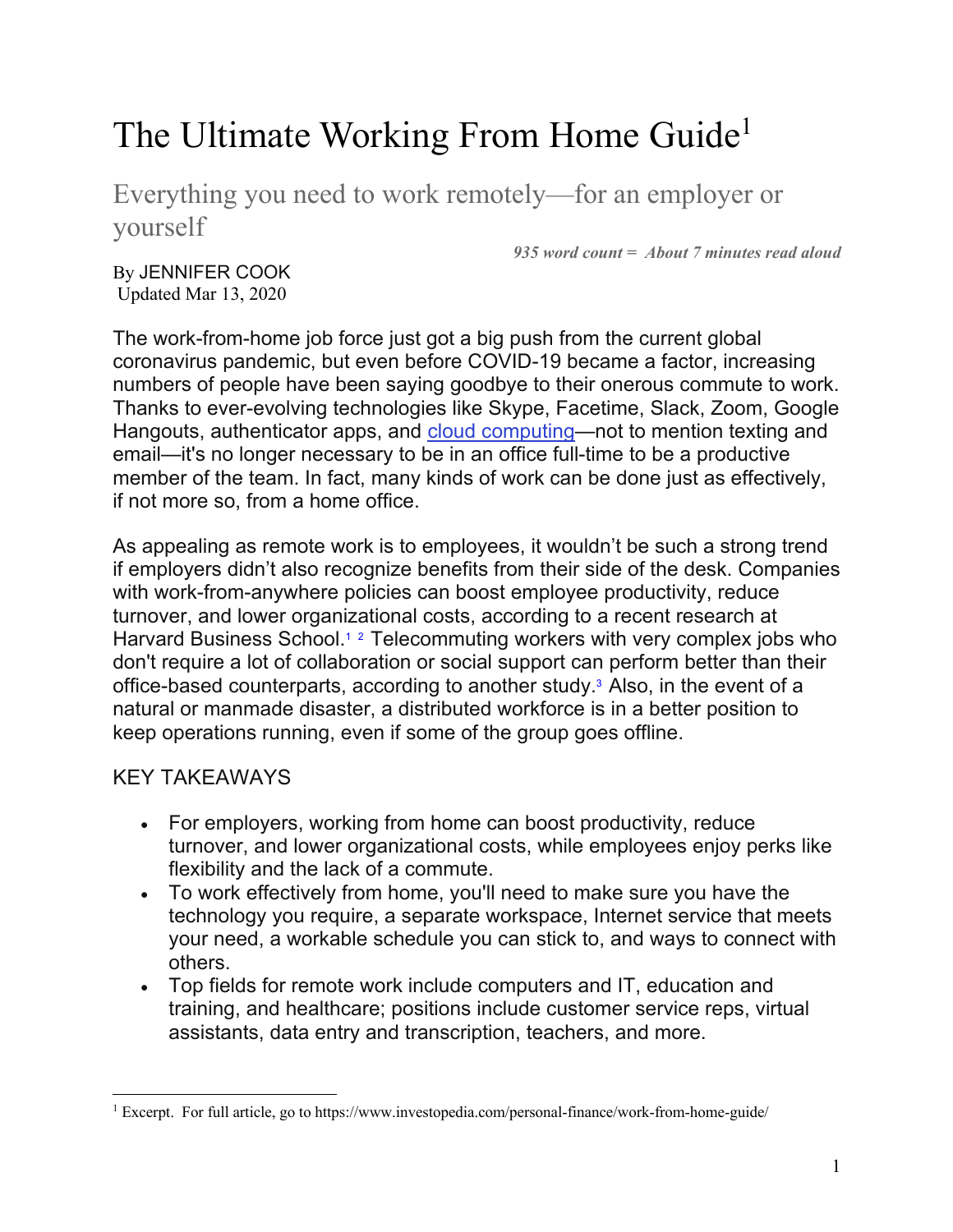• A variety of top firms, including Amazon, Dell, Humana, Kaplan, and Salesforce, offer remote work opportunities, but it's also important to be aware of scams.

# How to Work Effectively From Home

Whether you're working remotely one day per week (or more) or full-time—by choice or because of a health scare or weather event—it's important to ensure that you are set up to be productive. This includes having a designated workspace with the right technology; ways of dealing with kids, pets, and other potential disruptions; and a schedule that allows for the social contact and stimulation that ordinarily comes from being in a workplace with others. Here are strategies and tips to be successful as a remote worker.

#### **Know the ground rules**

Does your employer require a nine-to-five schedule, or is there flexibility? Are you allowed to work on public Wi-Fi? Which tech tools might you need, such as Zoom for video conferencing, Slack or Microsoft Teams for group chats, or Trello for project management? If you work for someone else, it's important that your employer spells out the ground rules and ensures you have the appropriate equipment, such as a laptop, as well as network access, passcodes, and instructions for remote login, including two-factor authentication. Be sure to do trial runs and work out any problems that might impede your work. If you work for yourself, you may need many of the same tools.

# **Set up a functional workspace**

Not everyone has a designated home office, but it's critical to have a private, quiet space for your work. If you can, separate your work area from your personal spaces and use it just for work, not for other activities.

#### **Get the internet speed you need**

If you have kids, their FaceTiming and Xbox habits may slow your connection and download speeds. Moving as close as you can to your Wi-Fi router can help (devices that are distant tend to draw on bandwidth), or you can consider switching to Ethernet. You'll likely need a dongle since laptops don't have Ethernet ports these days plus an Ethernet cable to connect your computer to your router. Wondering if your most-used website is down? Check isitdownrightnow.com, which monitors key websites and services to see if they're working. [

# **Use phone apps**

If your job involves making long distance and/or international calls, Google Hangouts, WhatsApp and Skype all let you call over the Internet across the globe